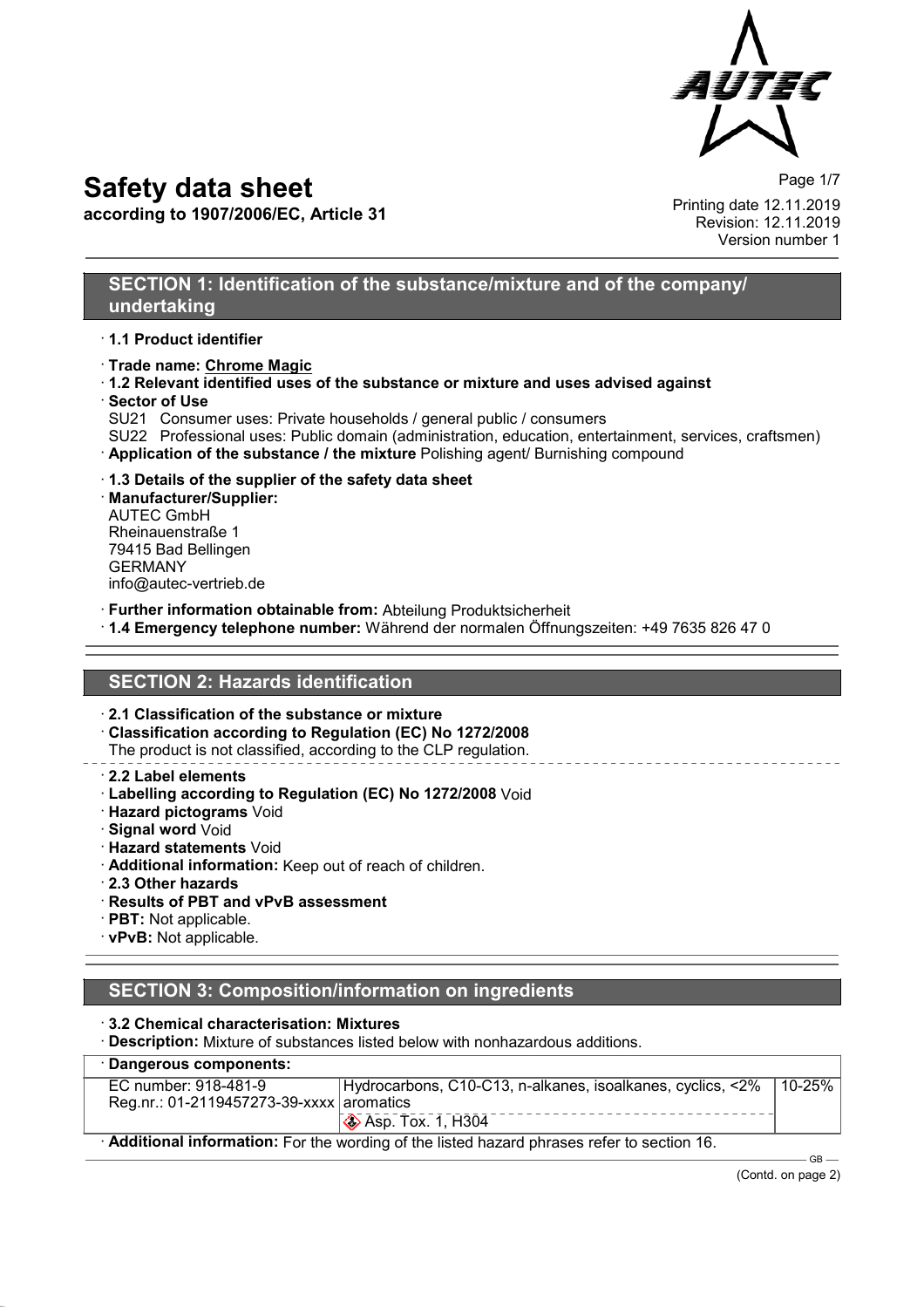

**according to 1907/2006/EC, Article 31**

Page 2/7 Printing date 12.11.2019 Revision: 12.11.2019 Version number 1

(Contd. of page 1)

#### **Trade name: Chrome Magic**

## **SECTION 4: First aid measures**

- · **4.1 Description of first aid measures**
- · **General information:** No special measures required.
- · **After inhalation:** Supply fresh air; consult doctor in case of complaints.
- · **After skin contact:** Generally the product does not irritate the skin.
- · **After eye contact:** Rinse opened eye for several minutes under running water.
- · **After swallowing:** Rinse out mouth and then drink plenty of water.
- · **4.2 Most important symptoms and effects, both acute and delayed** No further relevant information available.
- · **4.3 Indication of any immediate medical attention and special treatment needed** No further relevant information available.

### **SECTION 5: Firefighting measures**

- · **5.1 Extinguishing media**
- · **Suitable extinguishing agents:** CO2, powder or water spray. Fight larger fire with alcohol resistant foam.
- · **For safety reasons unsuitable extinguishing agents:** Water with full jet
- · **5.2 Special hazards arising from the substance or mixture** No further relevant information available.
- · **5.3 Advice for firefighters**
- · **Protective equipment:** Wear self-contained respiratory protective device.
- · **Additional information** Cool endangered receptacles with water spray.

## **SECTION 6: Accidental release measures**

- · **6.1 Personal precautions, protective equipment and emergency procedures** Particular danger of slipping on leaked/spilled product.
- · **6.2 Environmental precautions:** Dilute with plenty of water.
- Do not allow to enter sewers/ surface or ground water.
- · **6.3 Methods and material for containment and cleaning up:**
- Absorb with liquid-binding material (sand, diatomite, acid binders, universal binders, sawdust).
- · **6.4 Reference to other sections**
- See Section 7 for information on safe handling.
- See Section 8 for information on personal protection equipment.

See Section 13 for disposal information.

## **SECTION 7: Handling and storage**

- · **7.1 Precautions for safe handling** No special measures required.
- · **Information about fire and explosion protection:** No special measures required.
- · **7.2 Conditions for safe storage, including any incompatibilities**
- · **Storage:**
- · **Requirements to be met by storerooms and receptacles:** No special requirements.
- · **Information about storage in one common storage facility:** Not required.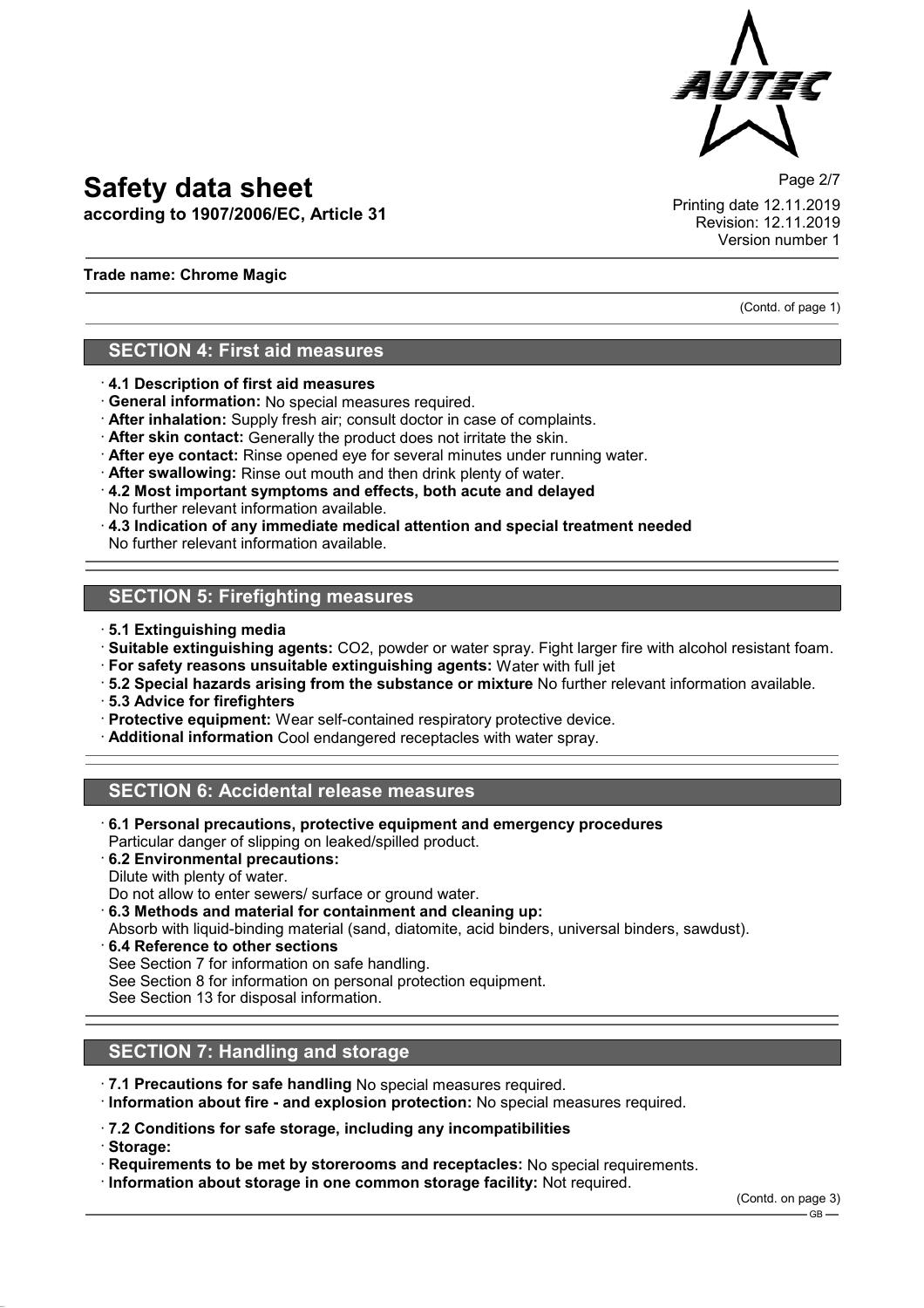**according to 1907/2006/EC, Article 31**

Page 3/7 Printing date 12.11.2019 Revision: 12.11.2019 Version number 1

#### **Trade name: Chrome Magic**

· **Further information about storage conditions:** None.

· **Storage class:** 10

· **7.3 Specific end use(s)** No further relevant information available.

#### **SECTION 8: Exposure controls/personal protection**

· **Additional information about design of technical facilities:** No further data; see item 7.

- · **8.1 Control parameters**
- · **Ingredients with limit values that require monitoring at the workplace:**

The product does not contain any relevant quantities of materials with critical values that have to be monitored at the workplace.

- · **Additional information:** The lists valid during the making were used as basis.
- · **8.2 Exposure controls**
- · **Personal protective equipment:**
- · **General protective and hygienic measures:**

Do not eat, drink, smoke or sniff while working.

The usual precautionary measures are to be adhered to when handling chemicals.

- **Respiratory protection:** Not necessary if room is well-ventilated.
- · **Protection of hands:**

The glove material has to be impermeable and resistant to the product/ the substance/ the preparation. Selection of the glove material on consideration of the penetration times, rates of diffusion and the degradation

- · **Material of gloves**
- Natural rubber, NR

Recommended thickness of the material:  $\geq 0.5$  mm

The selection of the suitable gloves does not only depend on the material, but also on further marks of quality and varies from manufacturer to manufacturer. As the product is a preparation of several substances, the resistance of the glove material can not be calculated in advance and has therefore to be checked prior to the application.

**Penetration time of glove material** 

For the mixture of chemicals mentioned below the penetration time has to be at least 480 minutes (Permeation according to EN 374 Part 3: Level 6).

The exact break through time has to be found out by the manufacturer of the protective gloves and has to be observed.

**Eye protection:** Goggles recommended during refilling

| <b>SECTION 9: Physical and chemical properties</b>                                                       |                                   |                              |
|----------------------------------------------------------------------------------------------------------|-----------------------------------|------------------------------|
| 9.1 Information on basic physical and chemical properties<br><b>General Information</b><br>· Appearance: |                                   |                              |
| Form:<br>Colour:                                                                                         | <b>Viscous</b><br>White           |                              |
| · Odour:<br>Odour threshold:                                                                             | Characteristic<br>Not determined. |                              |
|                                                                                                          |                                   | (Contd. on page 4)<br>$GB -$ |

(Contd. of page 2)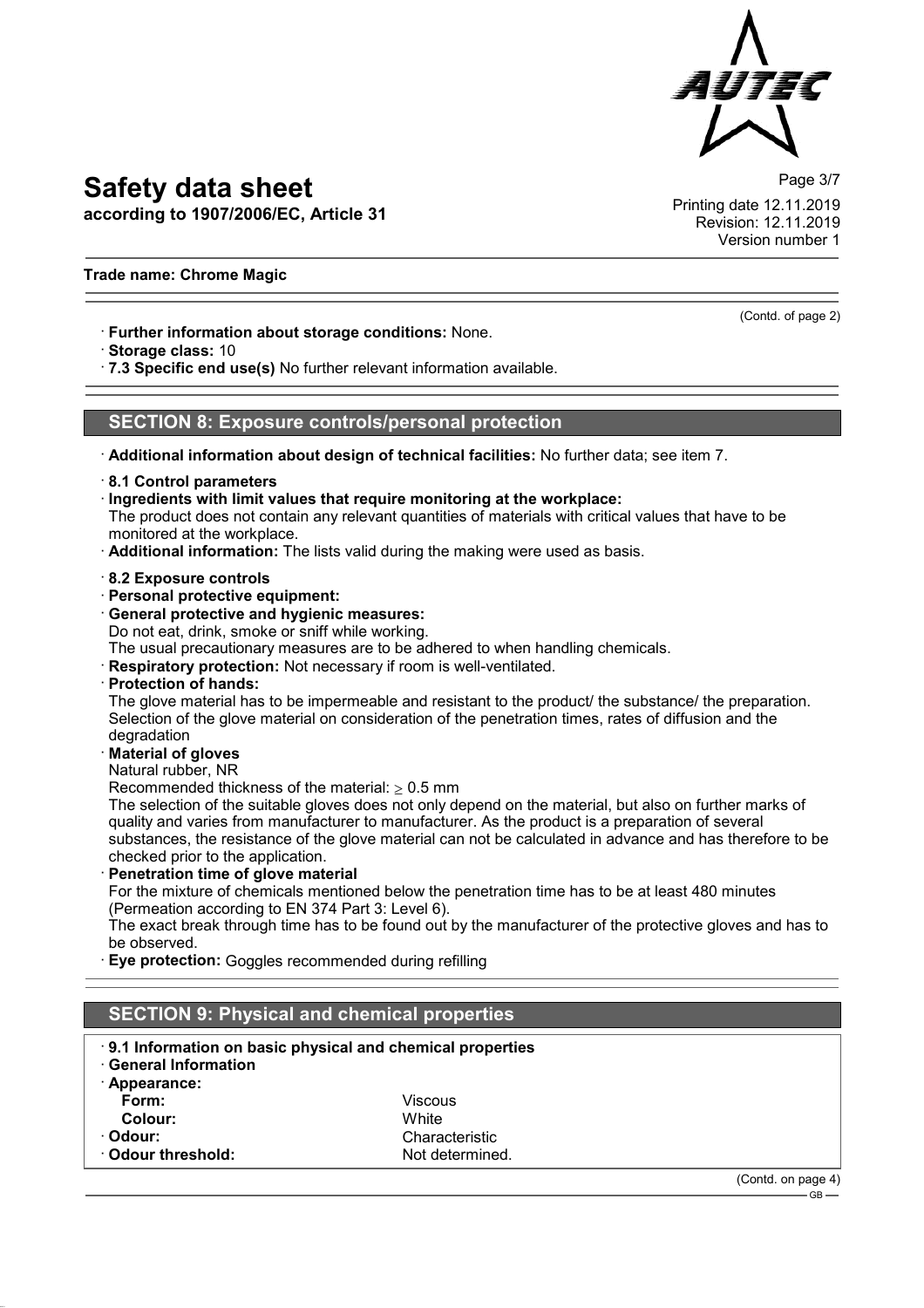

**according to 1907/2006/EC, Article 31**

Page 4/7 Printing date 12.11.2019 Revision: 12.11.2019 Version number 1

**Trade name: Chrome Magic**

|                                                                                                                       |                                                                                    | (Contd. of page 3) |
|-----------------------------------------------------------------------------------------------------------------------|------------------------------------------------------------------------------------|--------------------|
| $\cdot$ pH-value at 20 $\degree$ C:                                                                                   | 8.5                                                                                |                    |
| <b>Change in condition</b><br><b>Melting point/freezing point:</b><br>Initial boiling point and boiling range: 100 °C | Undetermined.                                                                      |                    |
| · Flash point:                                                                                                        | 62 °C                                                                              |                    |
| · Flammability (solid, gas):                                                                                          | Not applicable.                                                                    |                    |
| Decomposition temperature:                                                                                            | Not determined.                                                                    |                    |
| · Auto-ignition temperature:                                                                                          | Product is not selfigniting.                                                       |                    |
| <b>Explosive properties:</b>                                                                                          | Product does not present an explosion hazard.                                      |                    |
| <b>Explosion limits:</b><br>Lower:<br>Upper:                                                                          | Not determined.<br>Not determined.                                                 |                    |
| · Vapour pressure:                                                                                                    | Not determined.                                                                    |                    |
| · Density at 20 °C:<br><b>Relative density</b><br>· Vapour density<br><b>Evaporation rate</b>                         | $0.998$ g/cm <sup>3</sup><br>Not determined.<br>Not determined.<br>Not determined. |                    |
| · Solubility in / Miscibility with<br>water:                                                                          | Not miscible or difficult to mix.                                                  |                    |
| · Partition coefficient: n-octanol/water:                                                                             | Not determined.                                                                    |                    |
| · Viscosity:<br>Dynamic:<br>Kinematic:<br>$\cdot$ 9.2 Other information                                               | Not determined.<br>Not determined.<br>No further relevant information available.   |                    |

### **SECTION 10: Stability and reactivity**

· **10.1 Reactivity** No further relevant information available.

· **10.2 Chemical stability**

· **Thermal decomposition / conditions to be avoided:**

No decomposition if used according to specifications.

· **10.3 Possibility of hazardous reactions** No dangerous reactions known.

· **10.4 Conditions to avoid** No further relevant information available.

· **10.5 Incompatible materials:** No further relevant information available.

· **10.6 Hazardous decomposition products:** No dangerous decomposition products known.

(Contd. on page 5)

 $-$ GB $-$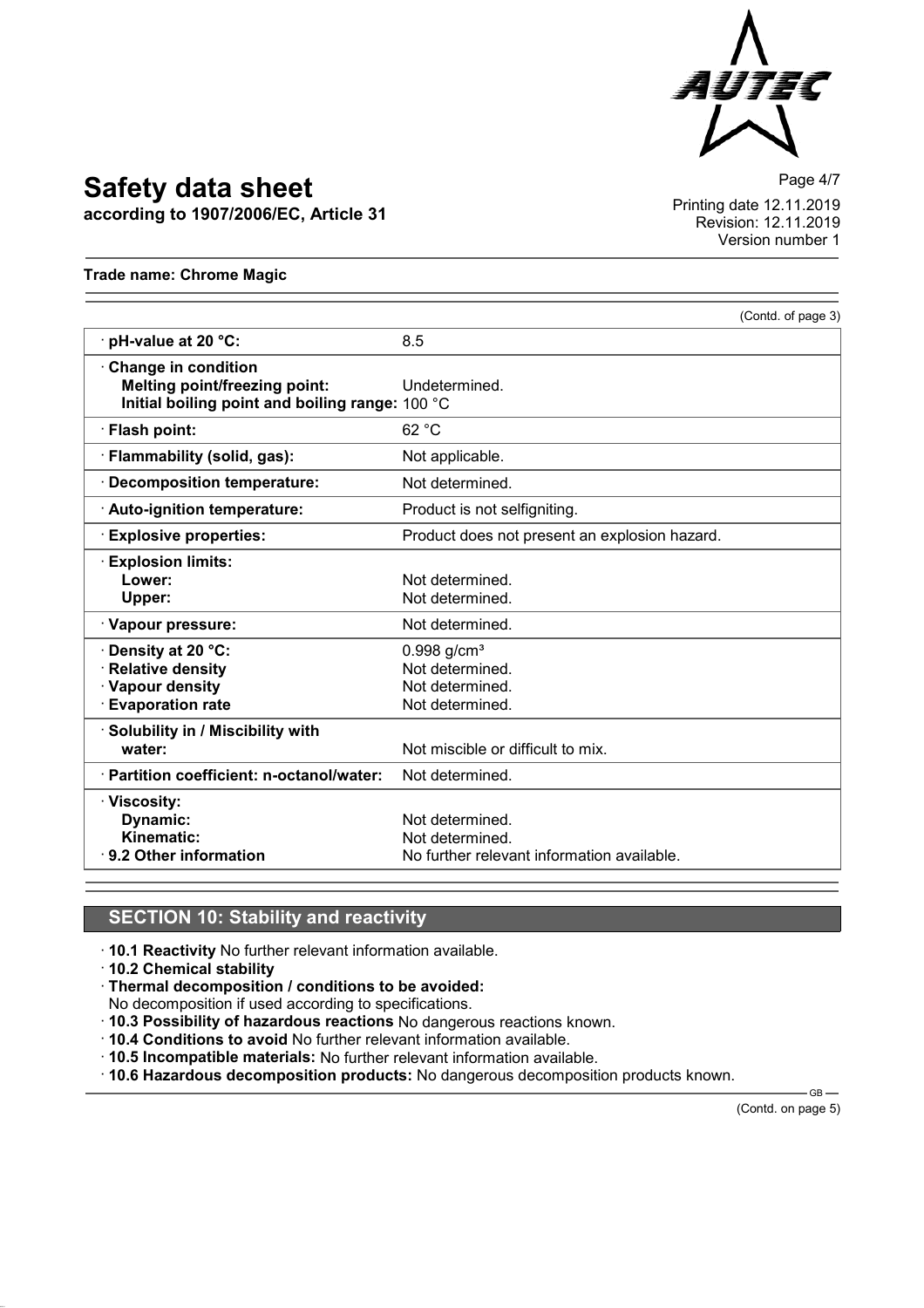

**according to 1907/2006/EC, Article 31**

Page 5/7 Printing date 12.11.2019 Revision: 12.11.2019 Version number 1

#### **Trade name: Chrome Magic**

(Contd. of page 4)

### **SECTION 11: Toxicological information**

#### · **11.1 Information on toxicological effects**

· **Acute toxicity** Based on available data, the classification criteria are not met.

#### · **LD/LC50 values relevant for classification:**

| Hydrocarbons, C10-C13, n-alkanes, isoalkanes, cyclics, <2%<br>aromatics |      |                                                                    |
|-------------------------------------------------------------------------|------|--------------------------------------------------------------------|
| Oral                                                                    | LD50 |                                                                    |
| Dermal                                                                  | LD50 | $\begin{array}{ l }\n$ >5,000 mg/kg (rat)<br>>5,000 mg/kg (rabbit) |

Inhalative  $|LC50$  (4 h)  $|4,951$  mg/l (rat)

**102-71-6 Triethanolamine**

Oral LD50 8,000 mg/kg (rat)

· **Primary irritant effect:**

- **Skin corrosion/irritation** Based on available data, the classification criteria are not met.
- · **Serious eye damage/irritation** Based on available data, the classification criteria are not met.
- · **Respiratory or skin sensitisation** Based on available data, the classification criteria are not met.
- · **CMR effects (carcinogenity, mutagenicity and toxicity for reproduction)**
- · **Germ cell mutagenicity** Based on available data, the classification criteria are not met.
- · **Carcinogenicity** Based on available data, the classification criteria are not met.
- · **Reproductive toxicity** Based on available data, the classification criteria are not met.
- · **STOT-single exposure** Based on available data, the classification criteria are not met.
- · **STOT-repeated exposure** Based on available data, the classification criteria are not met.
- · **Aspiration hazard** Based on available data, the classification criteria are not met.

## **SECTION 12: Ecological information**

#### · **12.1 Toxicity**

· **Aquatic toxicity:**

| Hydrocarbons, C10-C13, n-alkanes, isoalkanes, cyclics, <2% |  |  |
|------------------------------------------------------------|--|--|
| aromatics                                                  |  |  |

EC50 >1,000 mg/l (daphnia)

LC50 (96 h)  $|>1,000$  mg/l (Oncorhynchus mykiss)

· **12.2 Persistence and degradability** No further relevant information available.

- · **12.3 Bioaccumulative potential** No further relevant information available.
- · **12.4 Mobility in soil** No further relevant information available.
- · **Additional ecological information:**

· **General notes:**

Water hazard class 1 (German Regulation) (Self-assessment): slightly hazardous for water Do not allow undiluted product or large quantities of it to reach ground water, water course or sewage system.

· **12.5 Results of PBT and vPvB assessment**

· **PBT:** Not applicable.

· **vPvB:** Not applicable.

(Contd. on page 6)  $-$  GB -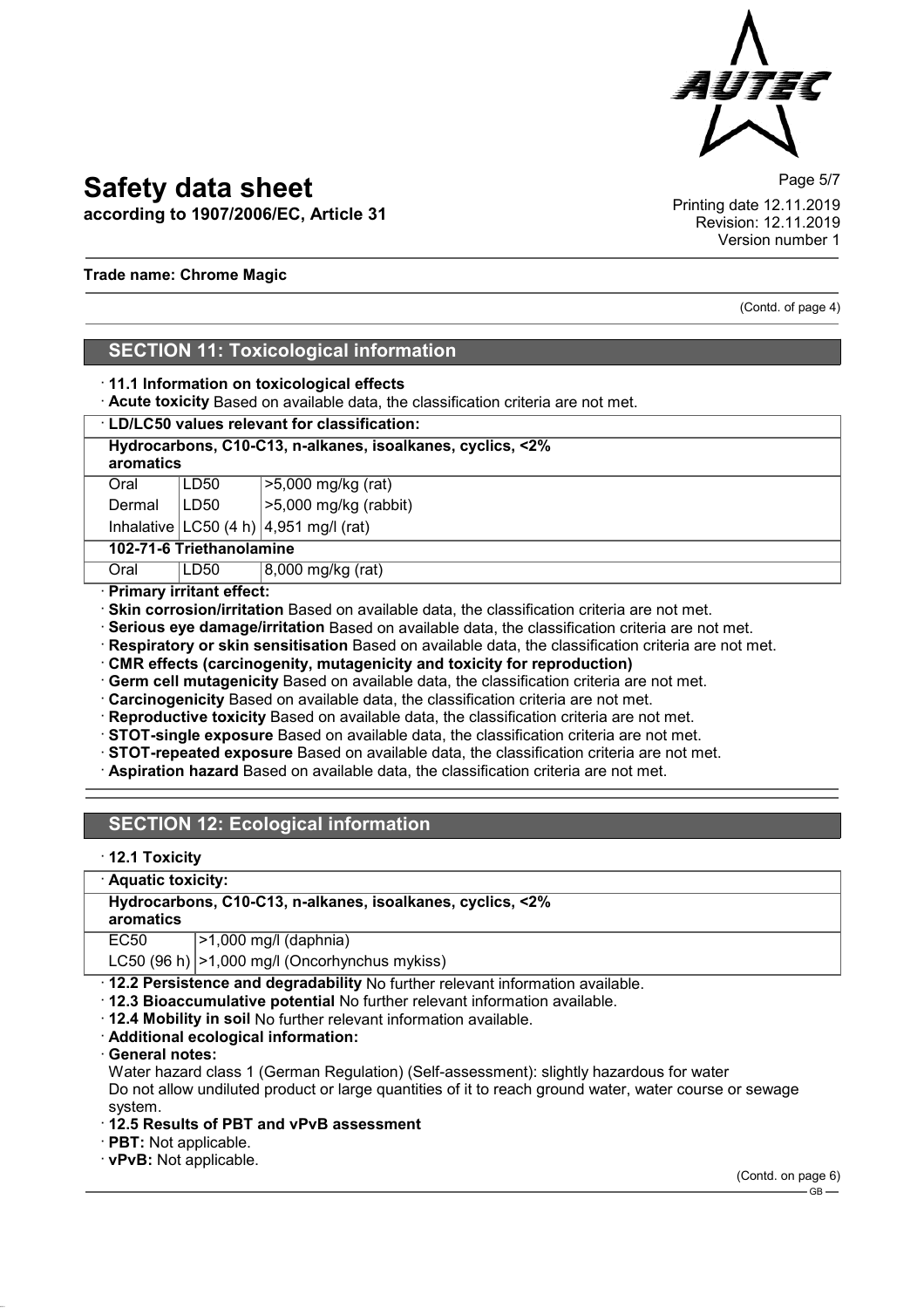

**according to 1907/2006/EC, Article 31**

Page 6/7 Printing date 12.11.2019 Revision: 12.11.2019 Version number 1

#### **Trade name: Chrome Magic**

· **12.6 Other adverse effects** No further relevant information available.

## **SECTION 13: Disposal considerations**

· **13.1 Waste treatment methods**

· **Recommendation** Smaller quantities can be disposed of with household waste.

· **European waste catalogue**

07 06 04\* other organic solvents, washing liquids and mother liquors

· **Uncleaned packaging:**

· **Recommendation:** Disposal must be made according to official regulations.

· **Recommended cleansing agents:** Water, if necessary together with cleansing agents.

| <b>SECTION 14: Transport information</b>                                          |                 |
|-----------------------------------------------------------------------------------|-----------------|
| $\cdot$ 14.1 UN-Number<br>· ADR, ADN, IMDG, IATA                                  | Void            |
| 14.2 UN proper shipping name<br>· ADR, ADN, IMDG, IATA                            | Void            |
| 14.3 Transport hazard class(es)                                                   |                 |
| · ADR, ADN, IMDG, IATA<br>· Class                                                 | Void            |
| 14.4 Packing group<br>· ADR, IMDG, IATA                                           | Void            |
| ⋅14.5 Environmental hazards:<br>$\cdot$ Marine pollutant:                         | No.             |
| 14.6 Special precautions for user                                                 | Not applicable. |
| 14.7 Transport in bulk according to Annex II of<br><b>Marpol and the IBC Code</b> | Not applicable. |
| · UN "Model Regulation":                                                          | Void            |

## **SECTION 15: Regulatory information**

· **15.1 Safety, health and environmental regulations/legislation specific for the substance or mixture**

· **Directive 2012/18/EU**

· **Named dangerous substances - ANNEX I** None of the ingredients is listed.

· **15.2 Chemical safety assessment:** A Chemical Safety Assessment has not been carried out.

(Contd. on page 7)

 $-$ GB $-$ 

(Contd. of page 5)